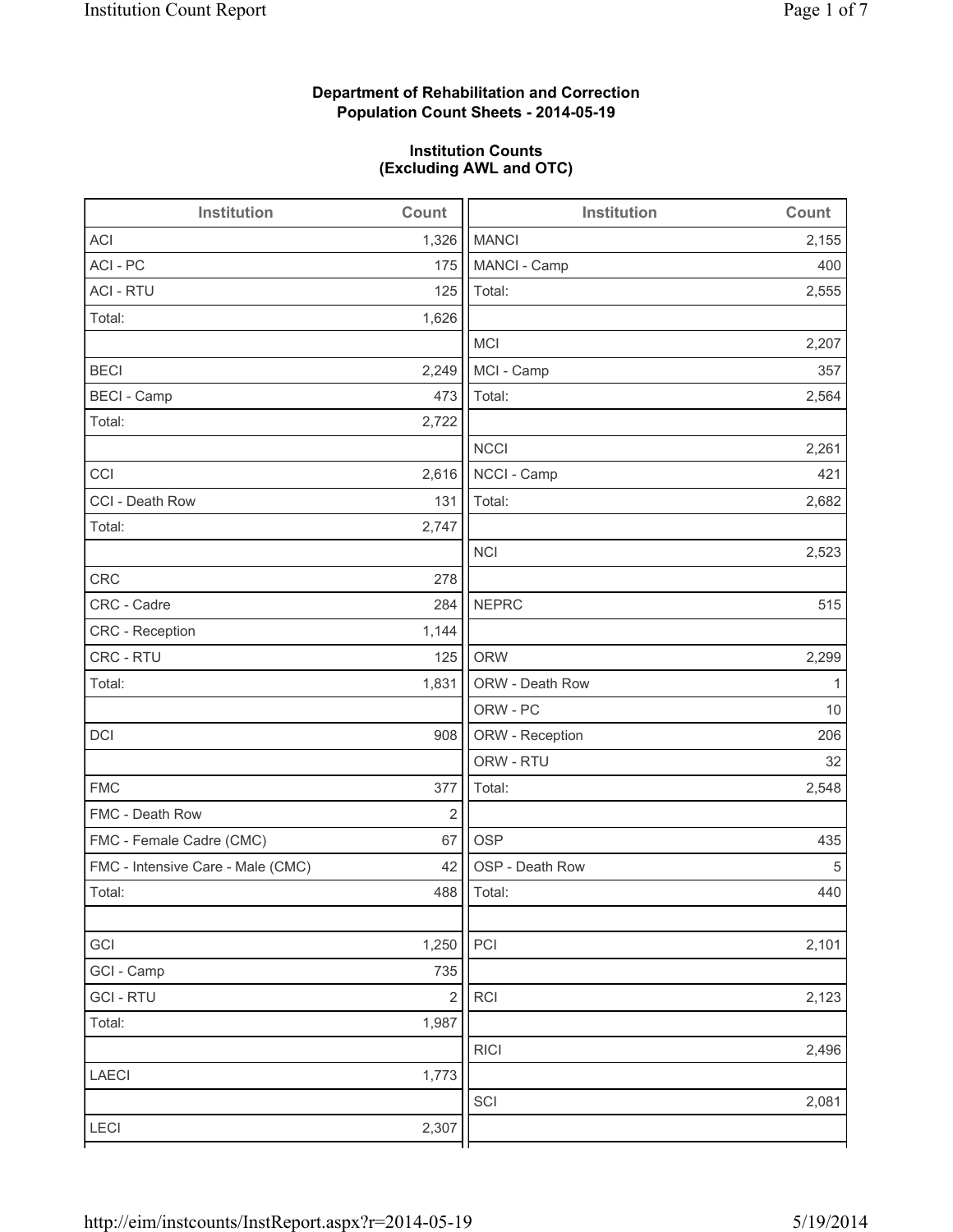| LECI - Camp              | 190   | SOCF        |                          | 1,049  |
|--------------------------|-------|-------------|--------------------------|--------|
| Total:                   | 2,497 | SOCF - RTU  |                          | 66     |
|                          |       | Total:      |                          | 1,115  |
| <b>LOCI</b>              | 2,267 |             |                          |        |
|                          |       | <b>TCI</b>  |                          | 1,113  |
| <b>LORCI</b>             | 180   | TCI - Camp  |                          | 424    |
| LORCI - Cadre            | 229   | Total:      |                          | 1,537  |
| <b>LORCI - Reception</b> | 1,157 |             |                          |        |
| Total:                   | 1,566 | <b>TOCI</b> |                          | 1,032  |
|                          |       |             |                          |        |
| <b>MACI</b>              | 1,019 | <b>WCI</b>  |                          | 1,335  |
| MACI - Minimum           | 1,420 | WCI - RTU   |                          | 44     |
| MACI - Youth             | 20    | Total:      |                          | 1,379  |
| Total:                   | 2,459 |             |                          |        |
|                          |       |             | <b>Total Population:</b> | 50,562 |

\* The Total Population includes 37 Offenders with Reason Codes 30 & 31.

\*\* The Total Population includes 29 Offenders with Reason Code 0A.

#### **Male Population by Security Level (Include AWL and Exclude OTC)**

| <b>Security Level</b>  |                   | <b>Body</b> | <b>AWL</b> | $(-OTC)$ | <b>Total</b> |
|------------------------|-------------------|-------------|------------|----------|--------------|
| Total Level 5          |                   | 111         |            |          | 111          |
| Total Level 4          |                   | 1,692       | 18         | 17       | 1,693        |
| Total Level 3          |                   | 11,350      | 121        | 95       | 11,376       |
| Total Level 2          |                   | 17,404      | 223        | 159      | 17,468       |
| Total Level 1          |                   | 15,750      | 184        | 106      | 15,828       |
| <b>Total Death Row</b> |                   | 138         | 0          | 0        | 138          |
|                        | <b>Total Male</b> | 46,445      | 547        | 378      | 46,614       |

## **Female Population by Institution (Include AWL and Exclude OTC)**

| Institution              | <b>Body</b> | <b>AWL</b> | $(-OTC)$ | <b>Total</b> |
|--------------------------|-------------|------------|----------|--------------|
| DCI                      | 908         |            | 6        | 909          |
| <b>FMC</b>               | 5           |            |          | 5            |
| FMC - Female Cadre (CMC) | 67          |            |          | 67           |
| <b>NEPRC</b>             | 515         | 4          | 3        | 516          |
| <b>ORW</b>               | 2,298       | 55         | 33       | 2,320        |
| <b>ORW - Death Row</b>   |             | 0          | $\Omega$ |              |
| ORW - PC                 | 10          | $\Omega$   | $\Omega$ | 10           |
| ORW - Reception          | 206         | 0          | $\Omega$ | 206          |
| ORW - RTU                | 32          | 0          | 0        | 32           |
|                          |             |            |          |              |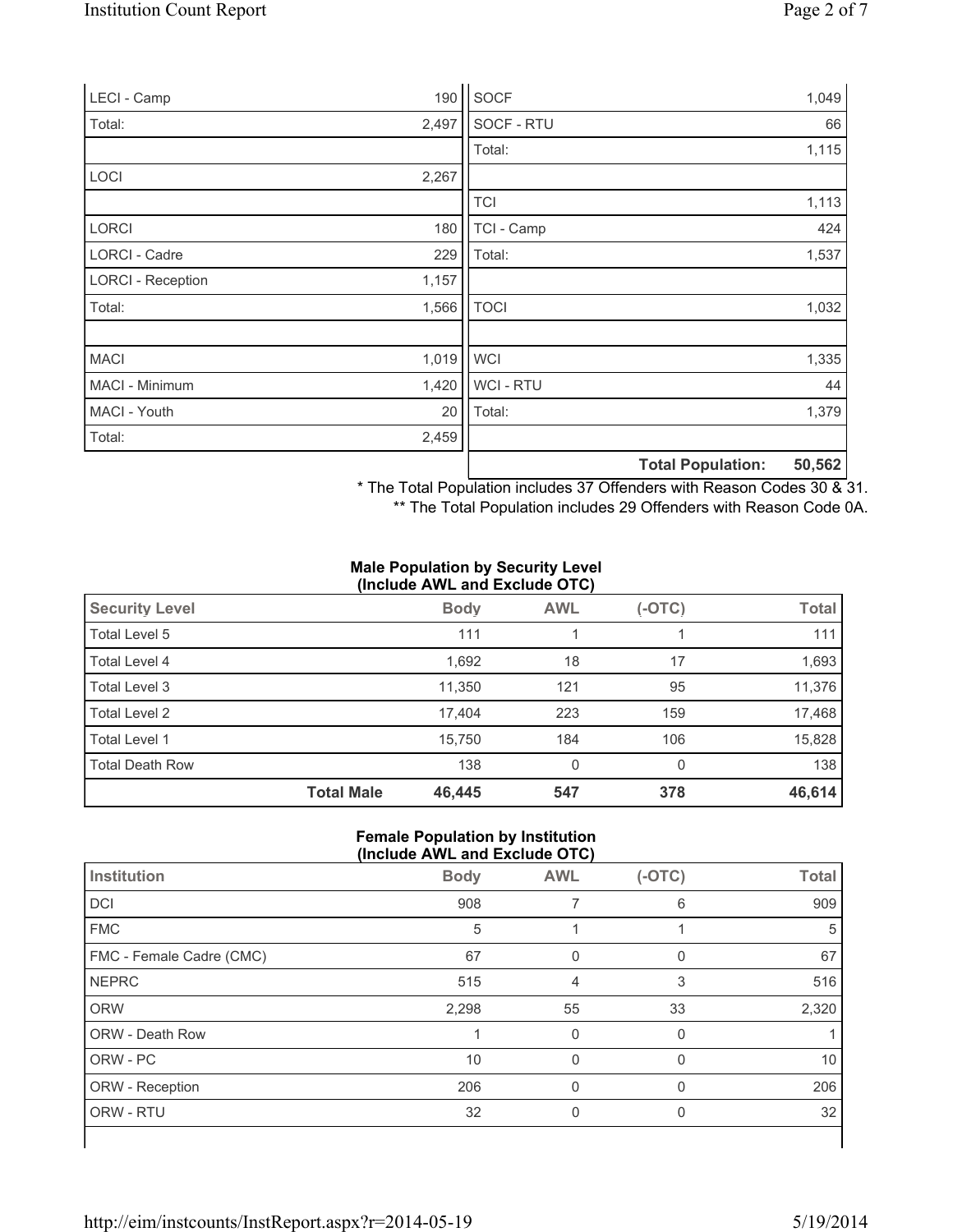| <b>Total Female</b>      | 4.042  | 67  | 43  | 4,066  |
|--------------------------|--------|-----|-----|--------|
|                          |        |     |     |        |
| <b>Total Population:</b> | 50.487 | 614 | 421 | 50,680 |

#### **Male Population by Institution: Security Level 5 (Include AWL and Exclude OTC)**

| Institution  |                      | <b>Body</b> | <b>AWL</b> | $(-OTC)$ | Total |
|--------------|----------------------|-------------|------------|----------|-------|
| <b>MANCI</b> |                      |             |            |          |       |
| <b>OSP</b>   |                      | 108         |            |          | 108   |
| SOCF         |                      |             |            |          |       |
|              | <b>Total Level 5</b> | 111         |            |          |       |

## **Male Population by Institution: Security Level 4 (Include AWL and Exclude OTC)**

| Institution                       | <b>Body</b>    | <b>AWL</b>                | $(-OTC)$            | <b>Total</b>              |
|-----------------------------------|----------------|---------------------------|---------------------|---------------------------|
| <b>ACI</b>                        | 3              | $\mathsf{O}\xspace$       | $\mathsf{O}\xspace$ | 3                         |
| ACI - PC                          | $\overline{2}$ | $\mathsf 0$               | $\mathbf 0$         | $\overline{2}$            |
| CRC                               | $\overline{7}$ | $\mathsf{O}\xspace$       | $\mathsf 0$         | $\overline{7}$            |
| CRC - RTU                         | 1              | $\mathsf{O}\xspace$       | $\mathbf 0$         | 1                         |
| FMC - Intensive Care - Male (CMC) | $\mathbf{1}$   | $\mathsf 0$               | $\mathsf 0$         | 1                         |
| LECI                              | 7              | $\mathsf{O}\xspace$       | $\mathbf 0$         | 7                         |
| LOCI                              | 1              | $\mathsf 0$               | $\mathbf 0$         | 1                         |
| LORCI                             | 3              | $\mathbf{1}$              | 1                   | $\ensuremath{\mathsf{3}}$ |
| <b>LORCI - Cadre</b>              | 1              | $\mathsf{O}\xspace$       | $\mathbf 0$         | 1                         |
| <b>LORCI - Reception</b>          | $\mathbf{1}$   | $\mathsf 0$               | $\mathsf 0$         | 1                         |
| <b>MANCI</b>                      | 10             | $\mathbf{1}$              | 1                   | $10$                      |
| <b>NCI</b>                        | 3              | $\mathsf{O}\xspace$       | $\mathbf 0$         | $\ensuremath{\mathsf{3}}$ |
| <b>OSP</b>                        | 319            | $\sqrt{2}$                | $\sqrt{2}$          | 319                       |
| <b>RCI</b>                        | 12             | $\mathsf{O}\xspace$       | $\mathbf 0$         | 12                        |
| SCI                               | $\mathbf 1$    | $\mathsf{O}\xspace$       | $\mathsf 0$         |                           |
| SOCF                              | 1,018          | 10                        | $\boldsymbol{9}$    | 1,019                     |
| SOCF - RTU                        | 60             | $\mathsf{O}\xspace$       | $\mathbf 0$         | 60                        |
| <b>TCI</b>                        | 8              | $\mathsf 0$               | $\mathsf 0$         | 8                         |
| <b>TOCI</b>                       | 227            | $\ensuremath{\mathsf{3}}$ | $\sqrt{3}$          | 227                       |
| <b>WCI</b>                        | $\overline{2}$ | 1                         | 1                   | 2                         |
| WCI - RTU                         | 5              | $\mathsf{O}\xspace$       | $\mathsf{O}\xspace$ | $\sqrt{5}$                |
| <b>Total Level 4</b>              | 1,692          | 18                        | 17                  | 1,693                     |

## **Male Population by Institution: Security Level 3 (Include AWL and Exclude OTC)**

 $\overline{\phantom{a}}$ 

 $\overline{\phantom{a}}$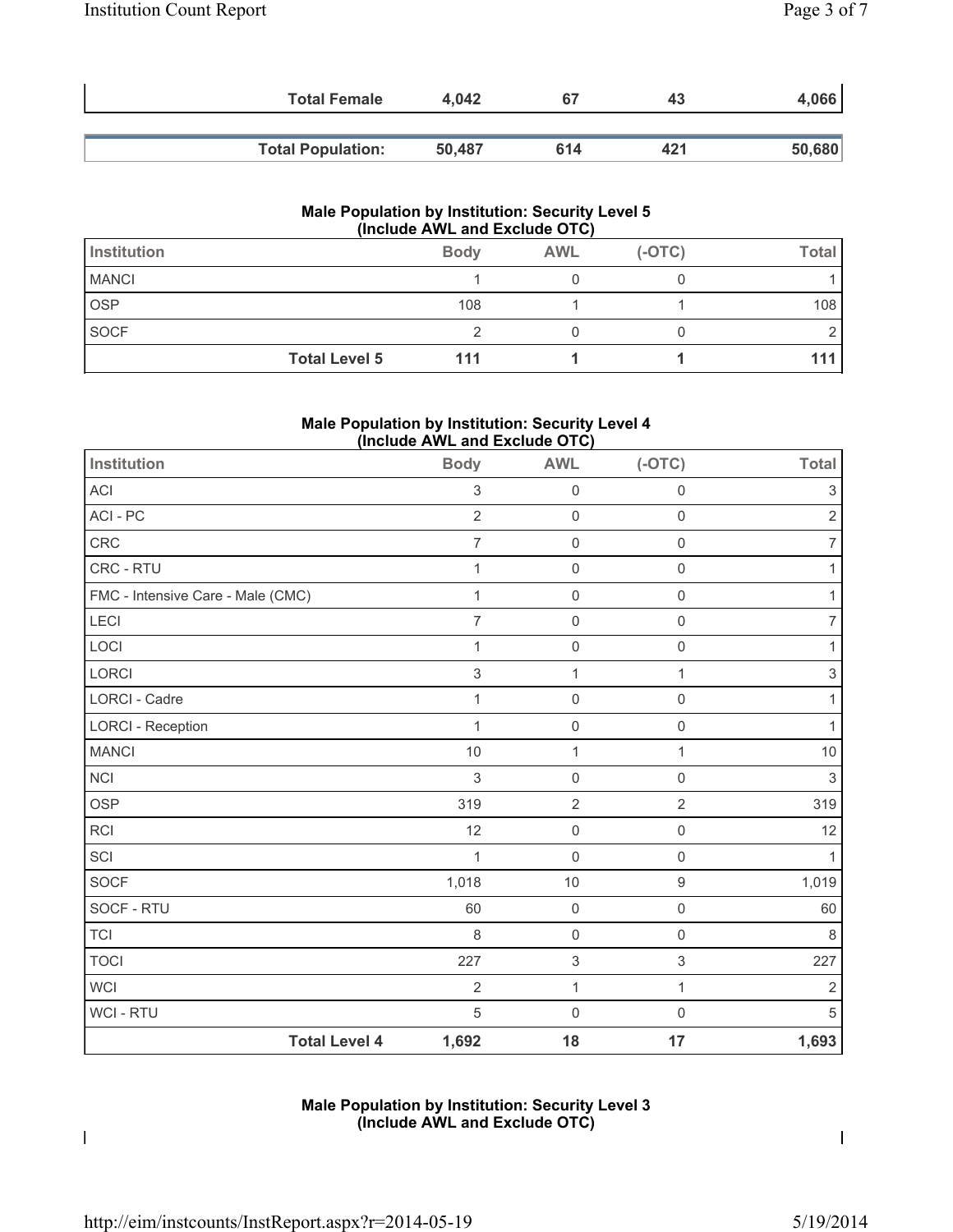| <b>Institution</b>                | <b>Body</b>    | <b>AWL</b>              | $(-OTC)$            | <b>Total</b>              |
|-----------------------------------|----------------|-------------------------|---------------------|---------------------------|
| <b>ACI</b>                        | 20             | $\mathbf 1$             | $\mathsf 0$         | 21                        |
| ACI-PC                            | 72             | $\mathsf{O}\xspace$     | $\mathsf{O}\xspace$ | 72                        |
| <b>BECI</b>                       | 8              | $\mathsf{O}\xspace$     | $\mathsf{O}\xspace$ | 8                         |
| CCI                               | $\,6$          | $\mathsf{O}\xspace$     | $\mathbf 0$         | $\,6\,$                   |
| CRC                               | 52             | 6                       | $\overline{4}$      | 54                        |
| CRC - Cadre                       | 214            | $\mathsf{O}\xspace$     | $\mathbf 0$         | 214                       |
| CRC - Reception                   | 731            | 16                      | 11                  | 736                       |
| CRC - RTU                         | 96             | $\mathsf{O}\xspace$     | $\mathbf 0$         | 96                        |
| <b>FMC</b>                        | $\overline{4}$ | $\mathsf{O}\xspace$     | $\mathbf 0$         | 4                         |
| FMC - Intensive Care - Male (CMC) | $\,8\,$        | $\mathsf{O}\xspace$     | $\mathbf 0$         | $\,8\,$                   |
| GCI                               | $\mathbf{1}$   | $\mathbf 1$             | $\mathbf{1}$        | 1                         |
| LAECI                             | 4              | $\mathsf{O}\xspace$     | 0                   | 4                         |
| LECI                              | 2,219          | 19                      | 15                  | 2,223                     |
| LOCI                              | 6              | $\boldsymbol{0}$        | $\mathbf 0$         | $\,6\,$                   |
| LORCI                             | 59             | 6                       | 5                   | 60                        |
| <b>LORCI - Cadre</b>              | 218            | $\boldsymbol{0}$        | $\mathbf 0$         | 218                       |
| <b>LORCI - Reception</b>          | 503            | 8                       | $\,8\,$             | 503                       |
| <b>MACI</b>                       | $\overline{4}$ | $\mathsf{O}\xspace$     | $\mathbf 0$         | $\overline{4}$            |
| MACI - Youth                      | $\sqrt{3}$     | $\mathsf 0$             | $\mathbf 0$         | $\ensuremath{\mathsf{3}}$ |
| <b>MANCI</b>                      | 2,027          | 15                      | 14                  | 2,028                     |
| MCI                               | 11             | $\mathbf 0$             | $\mathbf 0$         | 11                        |
| <b>NCCI</b>                       | 12             | $\mathsf 0$             | $\mathsf{O}\xspace$ | 12                        |
| NCI                               | 10             | $\mathsf{O}\xspace$     | $\mathbf 0$         | 10                        |
| OSP                               | $\sqrt{2}$     | $\mathsf{O}\xspace$     | $\mathbf 0$         | $\overline{2}$            |
| PCI                               | 46             | 4                       | $\mathbf 1$         | 49                        |
| $\sf RCI$                         | 1,907          | 25                      | 20                  | 1,912                     |
| <b>RICI</b>                       | 11             | $\mathsf{O}\xspace$     | $\mathsf{O}\xspace$ | 11                        |
| SCI                               | $\overline{7}$ | $\mathsf{O}\xspace$     | $\mathsf{O}\xspace$ | $\overline{7}$            |
| SOCF                              | 29             | $\mathsf{O}\xspace$     | $\mathbf 0$         | 29                        |
| SOCF - RTU                        | $\,6\,$        | $\mathsf{O}\xspace$     | $\mathsf{O}\xspace$ | $\,6\,$                   |
| <b>TCI</b>                        | 1,009          | $\,$ 5 $\,$             | $\mathbf 5$         | 1,009                     |
| TCI - Camp                        | $\mathbf{1}$   | $\mathsf{O}\xspace$     | $\mathsf{O}\xspace$ | 1                         |
| <b>TOCI</b>                       | 743            | $\overline{\mathbf{4}}$ | $\sqrt{2}$          | 745                       |
| WCI                               | 1,262          | $11$                    | $\boldsymbol{9}$    | 1,264                     |
| WCI - RTU                         | 39             | $\mathsf{O}\xspace$     | $\mathsf{O}\xspace$ | 39                        |
| <b>Total Level 3</b>              | 11,350         | 121                     | 95                  | 11,376                    |

## **Male Population by Institution: Security Level 2 (Include AWL and Exclude OTC)**

 $\mathbf I$ 

 $\mathbf I$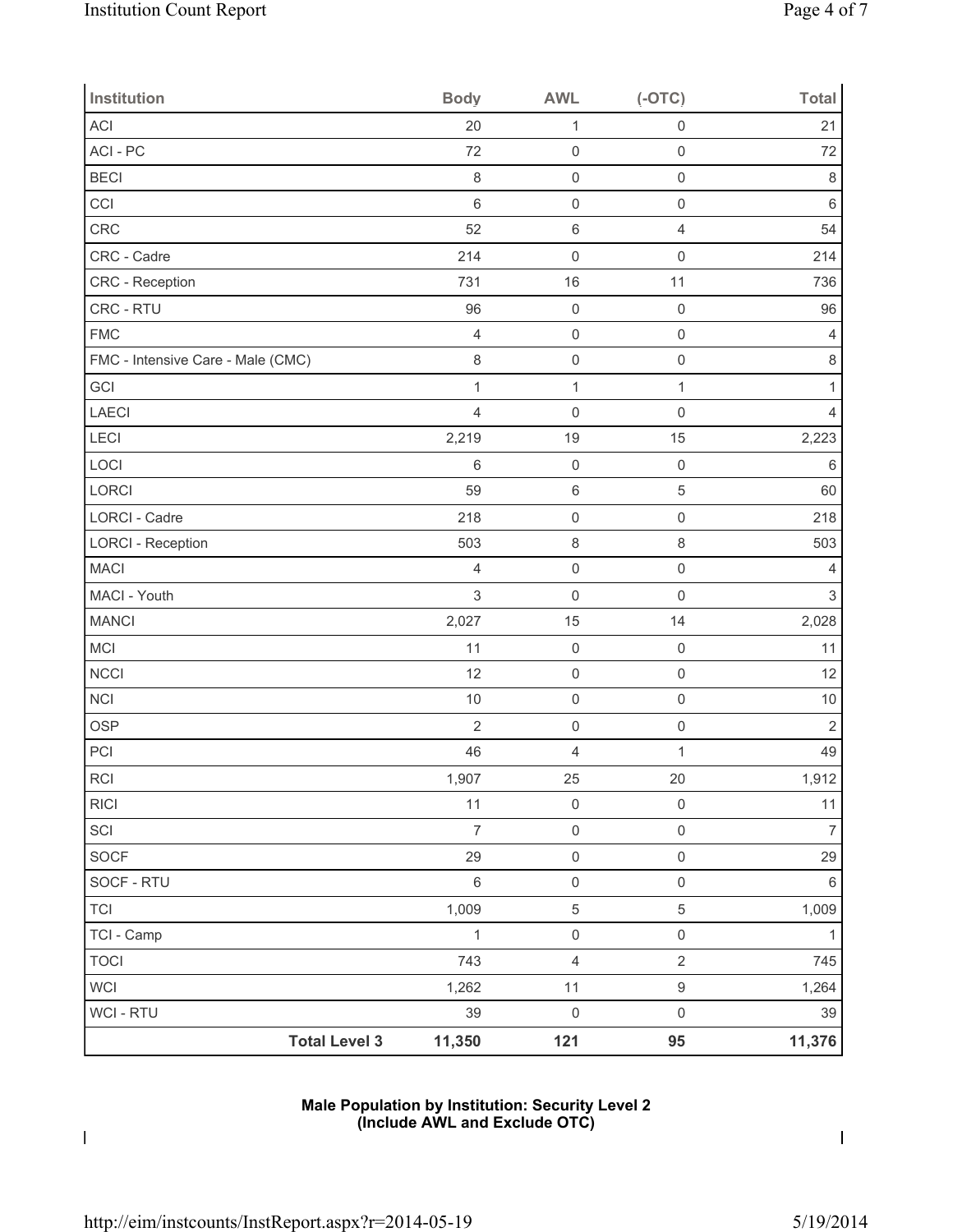| Institution                       | <b>Body</b>    | <b>AWL</b>                | $(-OTC)$                  | <b>Total</b> |
|-----------------------------------|----------------|---------------------------|---------------------------|--------------|
| <b>ACI</b>                        | 565            | $\overline{2}$            | 1                         | 566          |
| ACI - PC                          | 73             | $\mathsf{O}\xspace$       | $\mathsf{O}\xspace$       | 73           |
| <b>ACI - RTU</b>                  | 79             | $\mathbf{1}$              | $\mathbf 0$               | 80           |
| <b>BECI</b>                       | 1,565          | 18                        | 12                        | 1,571        |
| CCI                               | 1,716          | 11                        | 10                        | 1,717        |
| <b>CRC</b>                        | 107            | $\ensuremath{\mathsf{3}}$ | $\sqrt{2}$                | 108          |
| CRC - Cadre                       | 64             | $\mathsf{O}\xspace$       | $\mathsf{O}\xspace$       | 64           |
| CRC - Reception                   | 202            | $\,8\,$                   | $\,6\,$                   | 204          |
| CRC - RTU                         | 22             | $\mathsf{O}\xspace$       | $\mathsf{O}\xspace$       | 22           |
| <b>FMC</b>                        | 12             | $\mathsf{O}\xspace$       | $\mathsf{O}\xspace$       | 12           |
| FMC - Intensive Care - Male (CMC) | 22             | $\mathsf 0$               | $\mathsf{O}\xspace$       | 22           |
| GCI                               | 768            | $\ensuremath{\mathsf{3}}$ | $\ensuremath{\mathsf{3}}$ | 768          |
| GCI - Camp                        | $\mathbf{1}$   | $\mathsf{O}\xspace$       | $\mathsf{O}\xspace$       | $\mathbf{1}$ |
| LAECI                             | 1,224          | 20                        | 13                        | 1,231        |
| LECI                              | 74             | $\mathsf{O}\xspace$       | $\mathbf 0$               | 74           |
| LOCI                              | 1,068          | $\overline{7}$            | $\,6$                     | 1,069        |
| LORCI                             | 79             | 14                        | 13                        | 80           |
| LORCI - Cadre                     | 5              | $\mathsf{O}\xspace$       | $\mathbf 0$               | 5            |
| <b>LORCI - Reception</b>          | 416            | 13                        | 12                        | 417          |
| <b>MACI</b>                       | 1,015          | $\,8\,$                   | $\ensuremath{\mathsf{3}}$ | 1,020        |
| MACI - Youth                      | 17             | $\mathsf 0$               | $\mathsf{O}\xspace$       | 17           |
| <b>MANCI</b>                      | 102            | $\mathbf{1}$              | $\mathbf{1}$              | 102          |
| MANCI - Camp                      | $\overline{1}$ | $\mathsf 0$               | $\mathbf 0$               | $\mathbf{1}$ |
| MCI                               | 1,710          | 27                        | 18                        | 1,719        |
| MCI - Camp                        | 1              | $\mathsf{O}\xspace$       | $\mathsf 0$               | $\mathbf{1}$ |
| NCCI                              | 1,619          | 15                        | 11                        | 1,623        |
| NCI                               | 1,761          | 33                        | 29                        | 1,765        |
| PCI                               | 820            | 13                        | $\ensuremath{\mathsf{3}}$ | 830          |
| RCI                               | 204            | $\mathbf{1}$              | $\mathsf{O}\xspace$       | 205          |
| <b>RICI</b>                       | 837            | $\overline{7}$            | $\mathfrak{S}$            | 841          |
| SCI                               | 1,067          | 18                        | 13                        | 1,072        |
| <b>TCI</b>                        | 54             | $\mathsf{O}\xspace$       | $\mathsf 0$               | 54           |
| TCI - Camp                        | $\mathbf{1}$   | $\mathsf{O}\xspace$       | $\mathsf 0$               | $\mathbf{1}$ |
| <b>TOCI</b>                       | 62             | $\mathsf{O}\xspace$       | $\mathsf 0$               | 62           |
| <b>WCI</b>                        | 71             | $\mathsf 0$               | $\mathsf 0$               | 71           |
| <b>Total Level 2</b>              | 17,404         | 223                       | 159                       | 17,468       |

## **Male Population by Institution: Security Level 1 (Include AWL and Exclude OTC)**

 $\mathbf I$ 

 $\mathsf I$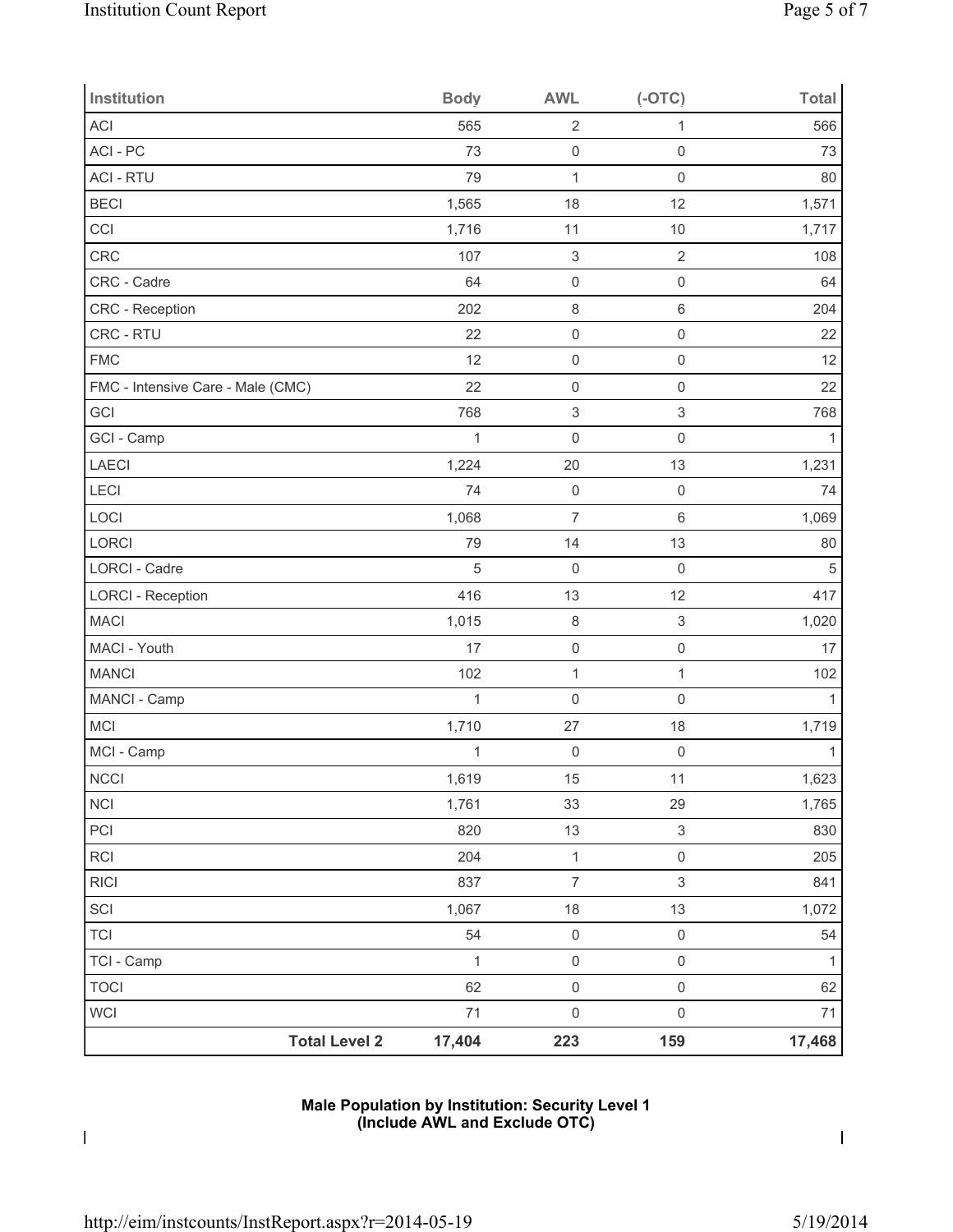| Institution                       | <b>Body</b>     | <b>AWL</b>                | $(-OTC)$                  | <b>Total</b>   |
|-----------------------------------|-----------------|---------------------------|---------------------------|----------------|
| <b>ACI</b>                        | 738             | $\sqrt{2}$                | 1                         | 739            |
| ACI - PC                          | 28              | $\mathsf{O}\xspace$       | $\mathsf{O}\xspace$       | 28             |
| <b>ACI - RTU</b>                  | 46              | $\mathsf{O}\xspace$       | $\mathsf{O}\xspace$       | 46             |
| <b>BECI</b>                       | 676             | 12                        | 8                         | 680            |
| <b>BECI</b> - Camp                | 472             | $\mathsf{O}\xspace$       | $\mathsf{O}\xspace$       | 472            |
| CCI                               | 894             | $\overline{4}$            | $\mathbf 0$               | 898            |
| CRC                               | 49              | $\mathsf{O}\xspace$       | $\mathsf{O}\xspace$       | 49             |
| CRC - Cadre                       | $6\phantom{1}6$ | $\mathsf{O}\xspace$       | $\mathsf{O}\xspace$       | $\,6$          |
| CRC - Reception                   | 208             | $\,6\,$                   | 6                         | 208            |
| CRC - RTU                         | 6               | $\mathsf 0$               | $\mathsf{O}\xspace$       | $\,6$          |
| <b>FMC</b>                        | 356             | $\ensuremath{\mathsf{3}}$ | $\mathsf{O}\xspace$       | 359            |
| FMC - Intensive Care - Male (CMC) | 11              | $\mathsf{O}\xspace$       | $\mathbf 0$               | 11             |
| GCI                               | 481             | 11                        | $\overline{7}$            | 485            |
| GCI - Camp                        | 734             | $\mathsf{O}\xspace$       | $\mathsf{O}\xspace$       | 734            |
| <b>GCI-RTU</b>                    | $\overline{2}$  | $\mathsf{O}\xspace$       | $\mathsf{O}\xspace$       | $\overline{2}$ |
| LAECI                             | 545             | $\,8\,$                   | $\overline{7}$            | 546            |
| LECI                              | $\overline{7}$  | $\mathsf{O}\xspace$       | 0                         | 7              |
| LECI - Camp                       | 190             | $\mathsf{O}\xspace$       | $\mathbf 0$               | 190            |
| LOCI                              | 1,192           | 8                         | 5                         | 1,195          |
| LORCI                             | 38              | 11                        | 9                         | 40             |
| LORCI - Cadre                     | 5               | $\mathsf 0$               | $\mathsf{O}\xspace$       | 5              |
| <b>LORCI - Reception</b>          | 235             | 8                         | 8                         | 235            |
| MACI - Minimum                    | 1,420           | 16                        | 10                        | 1,426          |
| <b>MANCI</b>                      | 14              | $\,6\,$                   | 3                         | 17             |
| MANCI - Camp                      | 399             | $\mathbf 1$               | $\mathbf 1$               | 399            |
| MCI                               | 485             | 12                        | 1                         | 496            |
| MCI - Camp                        | 356             | $\mathsf{O}\xspace$       | $\mathsf{O}\xspace$       | 356            |
| <b>NCCI</b>                       | 630             | $\boldsymbol{9}$          | 5                         | 634            |
| NCCI - Camp                       | 421             | $\mathbf{1}$              | $\mathbf{1}$              | 421            |
| <b>NCI</b>                        | 749             | $\,6\,$                   | $\overline{4}$            | 751            |
| <b>OSP</b>                        | $\,$ 5 $\,$     | $\mathsf{O}\xspace$       | $\mathsf{O}\xspace$       | $\,$ 5 $\,$    |
| PCI                               | 1,235           | 20                        | 12                        | 1,243          |
| R C                               | 1,648           | 23                        | $10$                      | 1,661          |
| SCI                               | 1,006           | $\,8\,$                   | $\ensuremath{\mathsf{3}}$ | 1,011          |
| <b>TCI</b>                        | 41              | $\,8\,$                   | 4                         | 45             |
| TCI - Camp                        | 422             | $\mathbf 1$               | $\mathbf 1$               | 422            |
| <b>Total Level 1</b>              | 15,750          | 184                       | 106                       | 15,828         |

# **High Offender ID's**